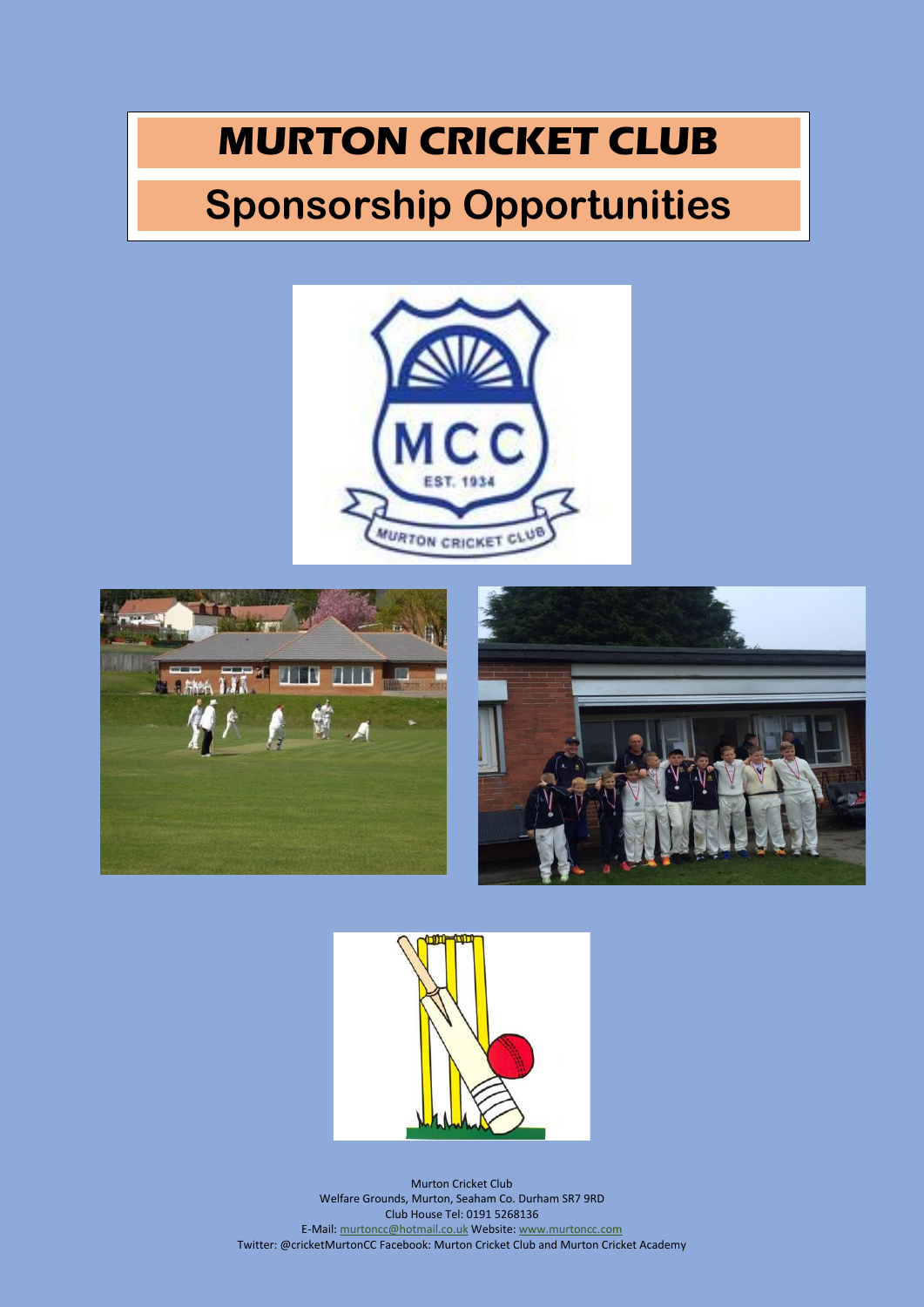## **SPONSORSHIP OPTIONS**







Murton Cricket Club dates back to its founding in the late 1890's and we have been established in our local village of Murton for over 100 years. In 1934 Murton CC moved to its current location at the Welfare grounds.

Today we comprise of 7 teams of which 3 are senior level which compete in the Durham Cricket League. In our Academy we have 4 junior teams (U11, U13, U15 and U18 levels) competing in the Durham Junior Cricket League. We have over 90 registered players, both male and female, which over 50 are juniors at age 18 or below.

With seven teams and over fifty games at the club each season, we provide an open, welcoming and inclusive environment to our members, guests, sponsors and local community.

Choosing a sponsorship package with us means that you are investing in a positive, thriving, constantly developing and growing organisation that provides sporting activities to the local community regardless of age and ability. We now boast seven teams, and with cricket activities at the club most days of the week during the summer months, you can be assured that your band will receive exposure with members, families, opponents and patrons of our sports and social club.

We also have an excellent digital media profile which we are constantly updating. We have over 150 twitter followers, our facebook posts regularly reach hundreds of users and for 2016 we have a brand new bespoke website and new smartphone/tablet App.

We also have several well attended social events during the course of the year, such as Presentation evening, guest sports speaker evenings and race nights.

- **MATCHBALL SPONSORSHIP**
- **MATCHDAY SPONSORSHIP**
- **TROPHY SPONSORSHIP**
- **GROUND ADVERTISING**
- **WEB & SOCIAL MEDIA ADVERTISING**
- **SHIRT SPONSORSHIP**
- **OTHER SPONSORSHIP**

**If you are interested in one of our sponsorship packages, please contact:**

### **Club Secretary: Ian Graham**

**Tel: 07922 460885** (please leave voicemail if not answered)

### **E-Mail:**

[ian.graham1@hotmail.co.uk](mailto:ian.graham1@hotmail.co.uk)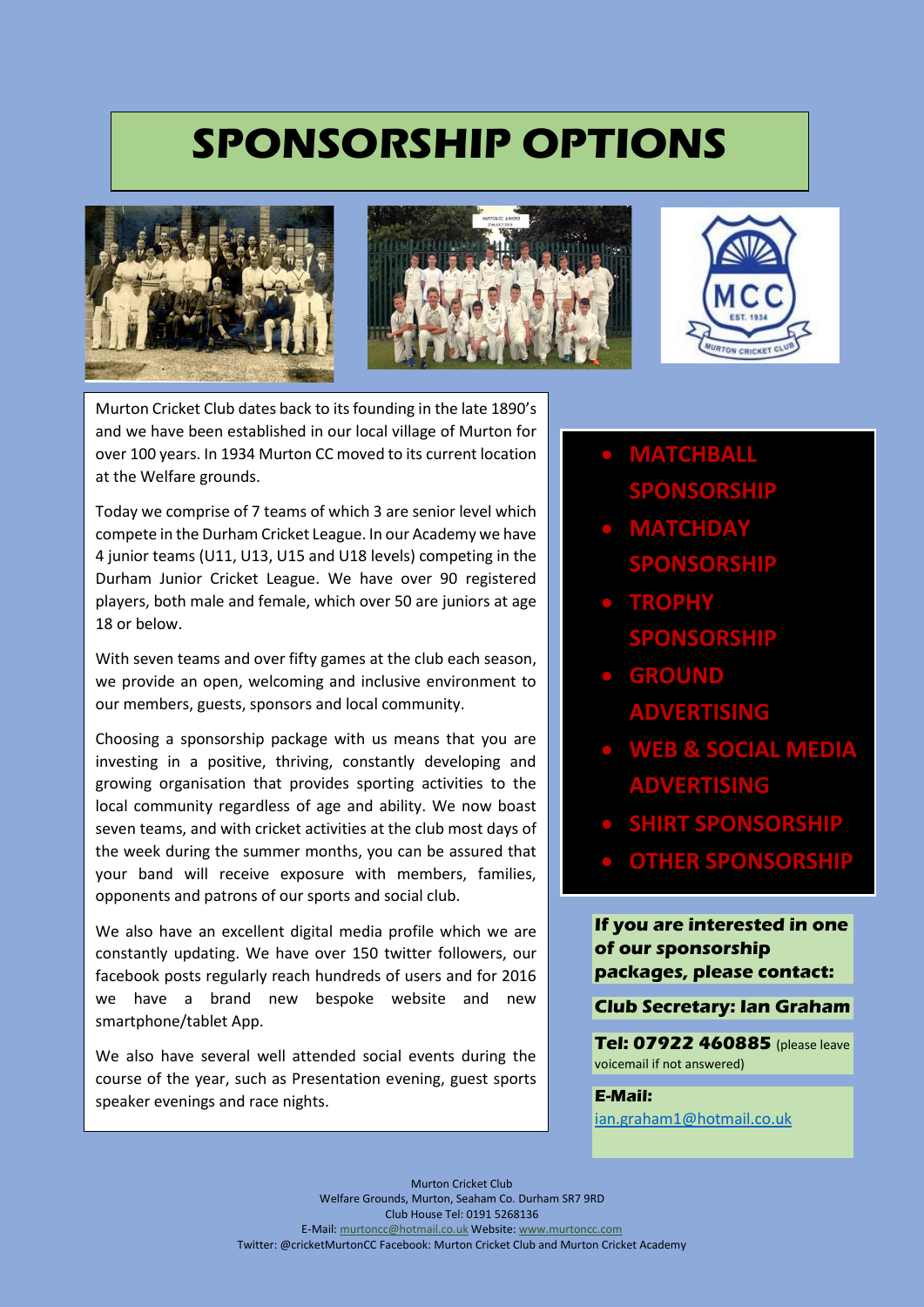## **Matchball & Matchday Sponsorship**

**Sponsoring one of our games' match balls or matchday itself, is an excellent, affordable way to promote yourself and/or your business. Match days are always popular with players and their families, and there's generally a good turnout of patrons at the sports field where the games are played.**

## **MATCHBALL SPONSORSHIP £20 Adults**

**£10 Juniors**

### **Benefits of Matchday sponsorship include:**

- Official matchday sponsor for game at home ground
- Announcement on Facebook. Twitter, Club App and Club Website.
- Website homepage advert with logo and link to company website for 5 days prior to match
- Entry on club sponsor's page with brief description of company and logo with link to company website
- Invite to match for up to 2 people with complimentary refreshments.
- Display within the sports club and opportunity to advertise your products.
- 15% discount on advertising hoarding/banner sponsorship (valid for 12 months from date of

### **Benefits of matchball sponsorship include:**

- Announcement on Facebook, Twitter, Smartphone/Tablet App and Club Website
- Entry on clubs sponsor website page, with (if sponsor is a company) link to company website

## **MATCHDAY SPONSORSHIP**

**£100 Senior Weekend Game**

**£50 Senior midweek Game**

**£40 Junior Game**



agreement) and a latter that the contract of the All sponsorship options are negotiable. If you have any queries regarding our sponsorship packages, please give us a call or e-mail us.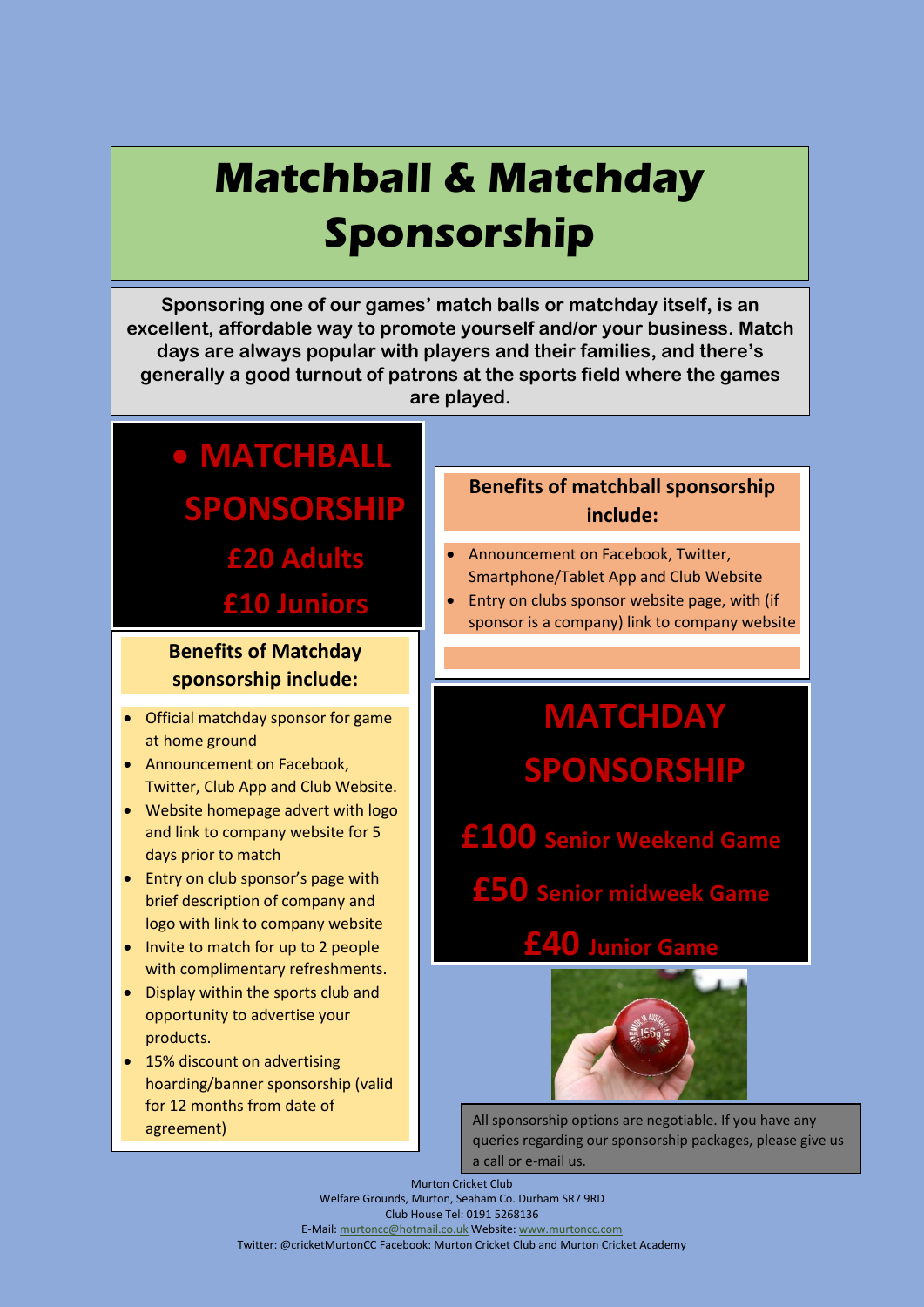## **TROPHY SPONSORSHIP**



**The opportunity to sponsor one of our club trophies offers you an affordable way to show your support to our club and promote your business. The presentation evening is always a well attended evening, enjoyed by all club members and guests.**

### **Benefits of trophy sponsorship include:**

- One club trophy will be named after business for duration of agreement.
- Announcement of Facebook, Twitter, Club App and Club Website.
- Two complimentary tickets to the club's presentation evening.
- One of your representatives to award the trophy at presentation evening.
- Display within the club / presentation venue on the night.
- Entry on club sponsor's page with brief description of company and logo with link to company website.
- 10% discount on advertising PVC banner sponsorship (valid for 12 months from date of agreement.

If you have any queries regarding trophy sponsorship, why not give us a call or e-mail us to discuss your specific requirements**.**

## **TROPHY SPONSORSHIP £50 Per Year**



All sponsorship options are negotiable. If you have any queries regarding our sponsorship packages, please give us a call or e-mail us.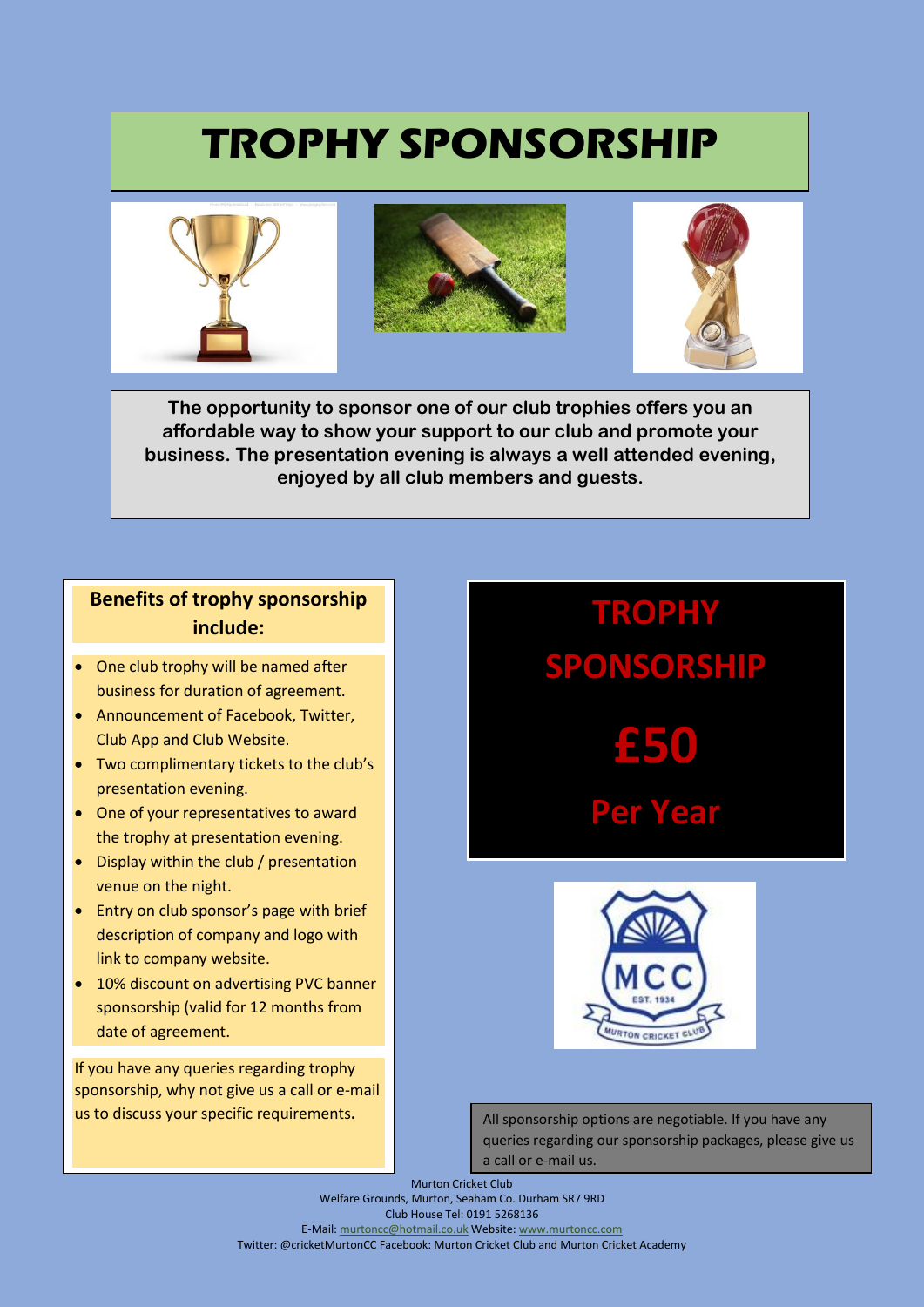## **WEB ADVERTISING**

**Web advertising ensures that your company has a good level of online exposure across all of our social media and digital platforms. Our website is current, constantly updated and ranks high in the results on Google in its category. Our Facebooks posts regularly receive dozens of views and we have a growing twitter following including many other local businesses and clubs.**



**If you are interested in one of our sponsorship packages, please contact:**

### **Club Secretary: Ian Graham**

**Tel: 07922 460885** (please leave voicemail if not answered)

#### **E-Mail:**

[ian.graham1@hotmail.co.uk](mailto:ian.graham1@hotmail.co.uk)

### **Benefits of Web Advertising include:**

- Full headline banner ad on the club's homepage for the duration of the agreement.
- Prominent ad on club's play-cricket webpage for the duration of the agreement.
- Announcement on Facebook, Twitter and club website.
- 5 x business mentions per year on Facebook, Twitter, Club App and Club Website.
- Display within the club / presentation venue on presentation evening.
- Entry on club's sponsor's page with brief description of company and logo with link to company website.
- 10% discount on advertising PVC banner sponsorship (Valid for 12 months from date of agreement)
- Discounts available for multi-year agreements.

If you have any queries regarding Web Advertising, why not give us a call or e-mail us to discuss your specific requirements**.**

All sponsorship options are negotiable. If you have any queries regarding our sponsorship packages, please give us a call or e-mail us.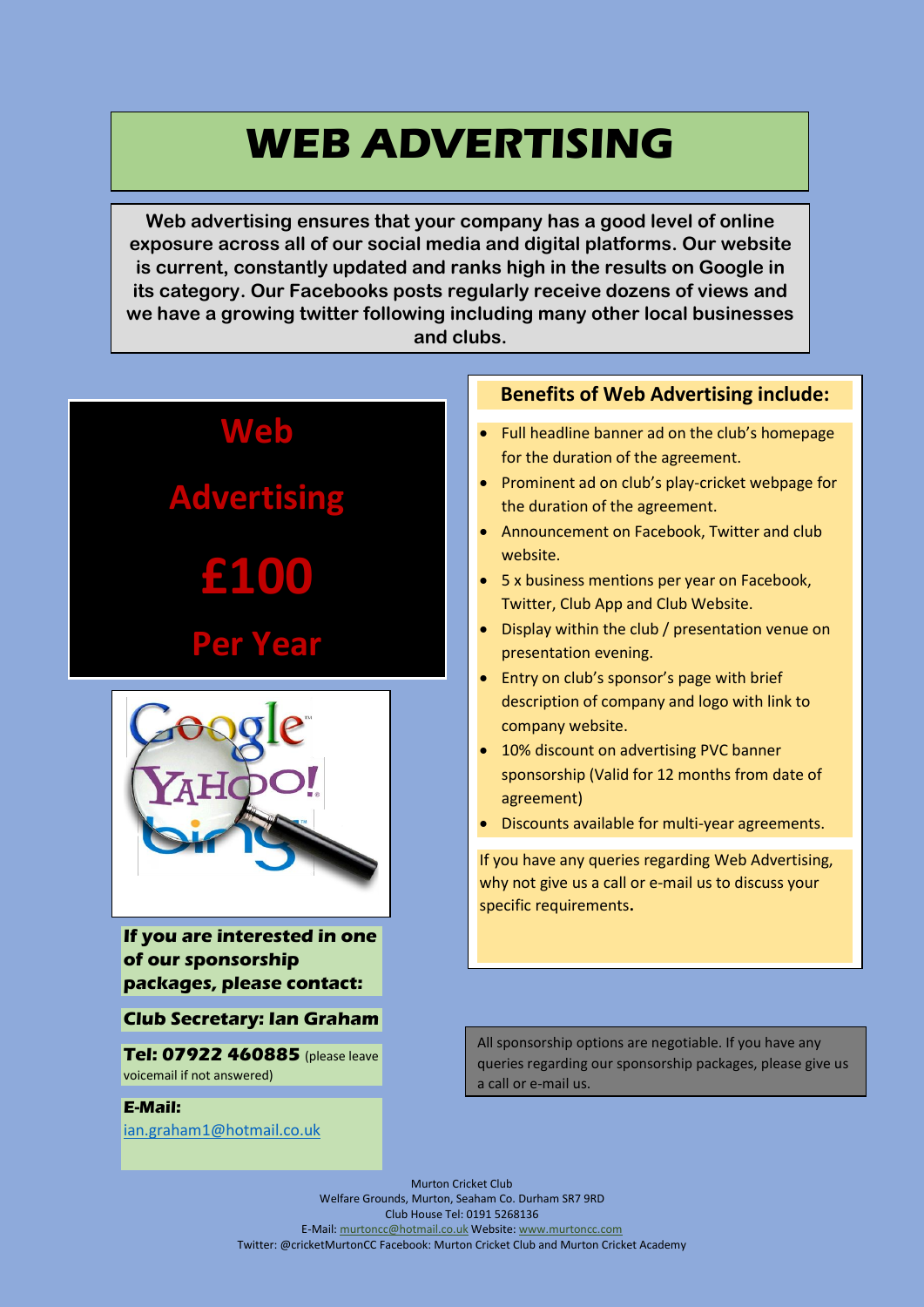## **GROUND ADVERTISING**







**Purchasing an advertising banner at our home ground is a great way to ensure that your business is promoted every week during the cricket season and beyond. By advertising with us you will not only reach the club's members and their families, but also those of the opposition and all other patrons of the club.**

### **Benefits of Ground Advertising include:**

- 8ft x 2ft Vinyl PVC advert banner visible all cricket season.
- Announcement on Facebook, Twitter, Club App and Club Website
- Two complimentary tickets to the club's presentation evening.
- 1 x 25% discount on matchday sponsorship for the duration of the agreement.
- Entry on club sponsor's page with brief description of company and logo with link to company website.
- Discounted rates available for multi-year agreements (contact us for details)

If you have any queries regarding Ground Advertising, why not give us a call or e-mail us to discuss your specific requirements**.**

# **Ground Advertising £250 Per Year**

All sponsorship options are negotiable. If you have any queries regarding our sponsorship packages, please give us a call or e-mail us.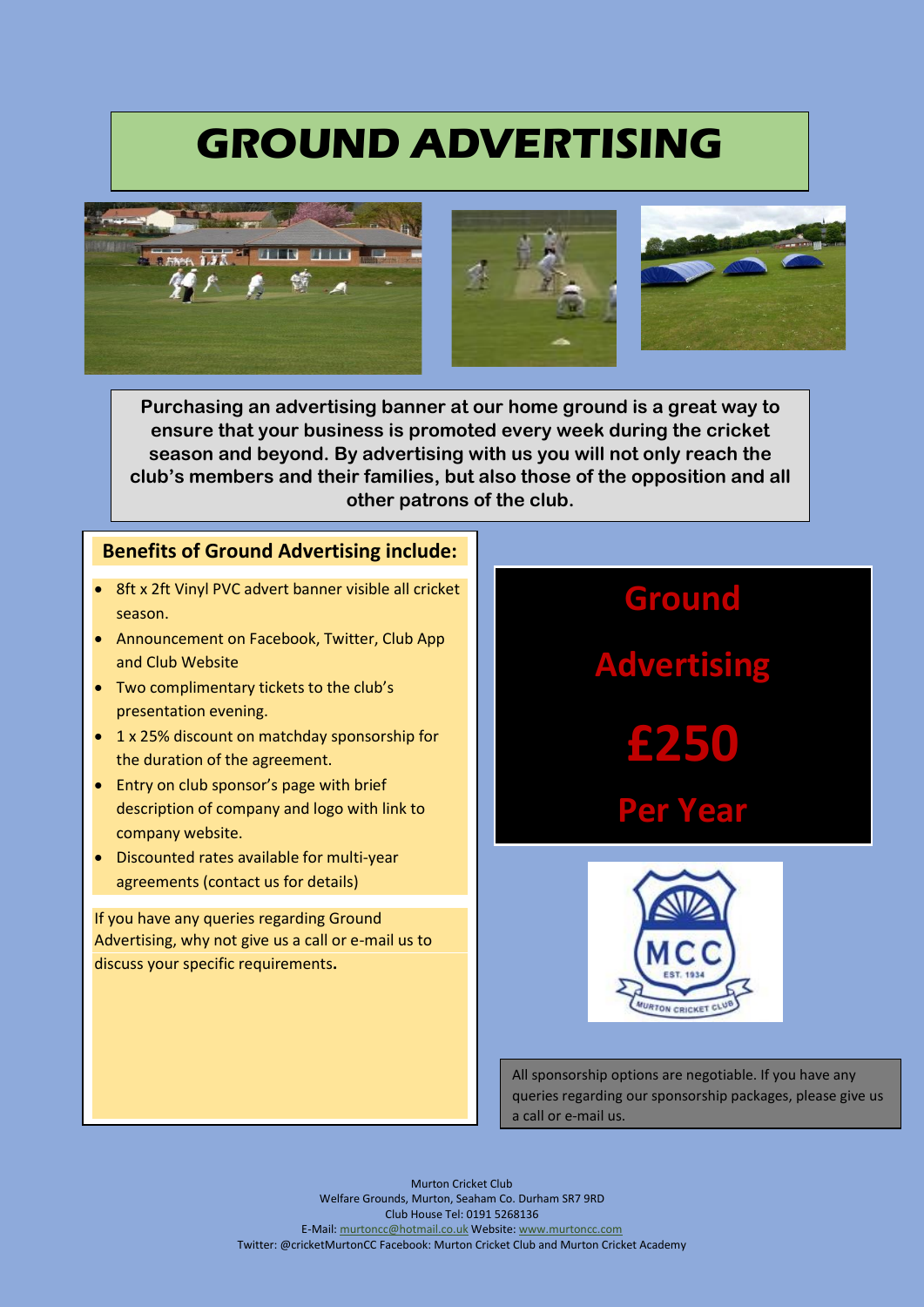## **SHIRT SPONSORSHIP**



**With three senior teams and four junior teams, sponsoring our playing and or training shirts is the best way to promote your business across the region at a fraction of the cost of other methods. By entering into a shirt sponsoring agreement you can be assured that we will do our utmost to promote your business across all platforms of cricket to the best of our ability.**

### **Benefits of shirt sponsorship include:**

- All senior/junior sides to wear sponsored shirts during the length of the agreement.
- Announcement on Facebook, Twitter, Club App and Club Website.
- Regular Facebook and Twitter mentions each year of the agreement period.
- Dedicated section on the club's homepage for business logo, description and link back to company's website.
- Free 8ft x 2ft vinyl PVC advertising banner displayed at the ground for period of agreement.
- Major club award branded with your company name and presented by a company representative at presentation evening.
- VIP table at club presentation evening.
- Complimentary framed shirt and team photo with your company representative.

If you have any queries regarding Ground Advertising, why not give us a call or e-mail us to discuss your specific requirements**.**

## **Junior Shirt Sponsorship**

**Year 1 - £1500**

**Year 2 - £1000**

**Adult Shirt Sponsorship**

**Year 1 - £2000**

**Year 2 - £1500**

**Year 3 - £1250**

**(Agreement prices are suggestion and are negotiable)**